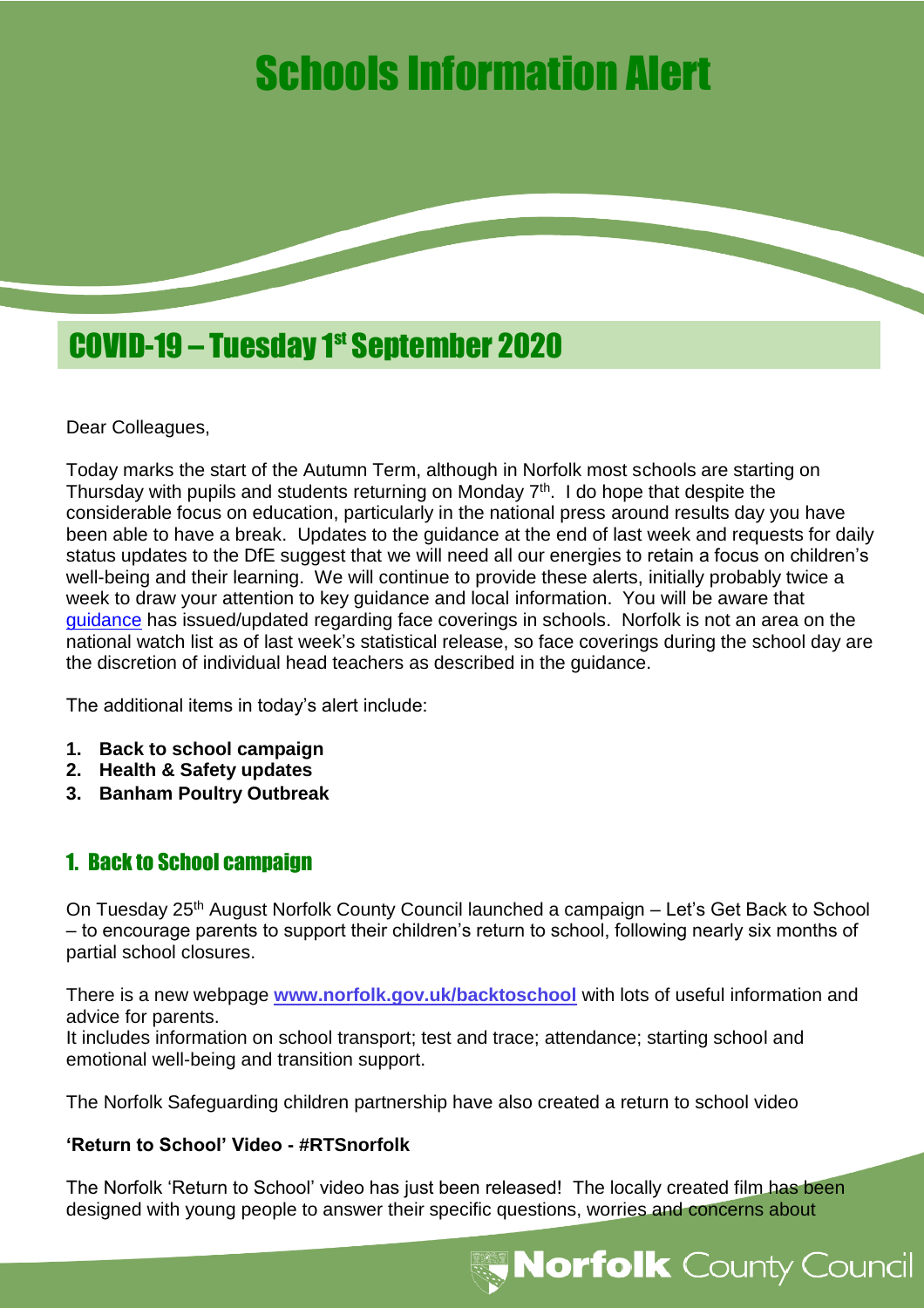returning to school. With the help of local teachers and Norfolk Safeguarding Children Partnership, the video gives practical, honest advice in a colourful and easy to understand format. The video is available online: **[www.JustOneNorfolk.nhs.uk/return-to-school](http://www.justonenorfolk.nhs.uk/return-to-school)**

The Norfolk Safeguarding Children Partnership is encouraging schools to help promote the video and wider set of online resources available on Just One Norfolk. A resource pack is available that includes template newsletter messages to parents, social media posts, mini animations, posters and much more. To download this pack now use this link **[www.bit.ly/rtsnorfolk-resources](http://www.bit.ly/rtsnorfolk-resources)**

# 2. Health & Safety updates

Several health and safety documents have been updated following government updates to their guidance including: A number of [health and safety documents have been updated](https://www.schools.norfolk.gov.uk/coronavirus/health-safety-and-wellbeing) following government updates to their guidance including:

- **Educational settings compliance code and risk assessment**: changes to guidance on music and drama, the use of face coverings and supervised tooth brushing in primary and nursery settings. In addition, clarification is given regarding the use of contractors on site and controls for rooms without fresh air ventilation. The compliance code has also been updated to include information relating to hiring out parts of the setting to external organisations and clubs.
- **Hire and third-party use risk assessment and declaration form**: These are new documents to compliment the additional information relating to this area in the compliance code
- **Communicating arrangements with parents' letter**: updated to reflect new guidance on face coverings
- **Management of cases guidance:** updated to reflect the creation of the Norfolk Outbreak Management Team that replaces the Education Incident room from 1<sup>st</sup> September and to reflect new government guidance on the distribution and use of home test kits to schools.
- **Your health and your safety while working in educational establishments**: information on face coverings removed from this document and moved to the compliance code
- Changes have been made to the **new and expectant mothers guidance** in relation to the measures that are appropriate for staff at or beyond 28 weeks gestation
- **The e-learning module** has been updated to reflect a full return to settings and the risk controls in place.

## 3. Banham Poultry Outbreak

You will have heard that we have experienced an outbreak of COVID-19 in a Norfolk food processing plant. The number of positive cases has risen to 104 out of 796 tested. There are clear procedures in place for families to self-isolate and for those who have tested positive.

Public Health for Norfolk are continuing to work with Public Health England, the NHS and District Councils following an outbreak of coronavirus at Banham Poultry in Attleborough.

There are daily updates on the outbreak where you can access for the most up to date information. These are currently updated by 4pm each day. The following is the most recent press release. <https://www.norfolk.gov.uk/news/2020/08/banham-poultry-update-31-august-2020>